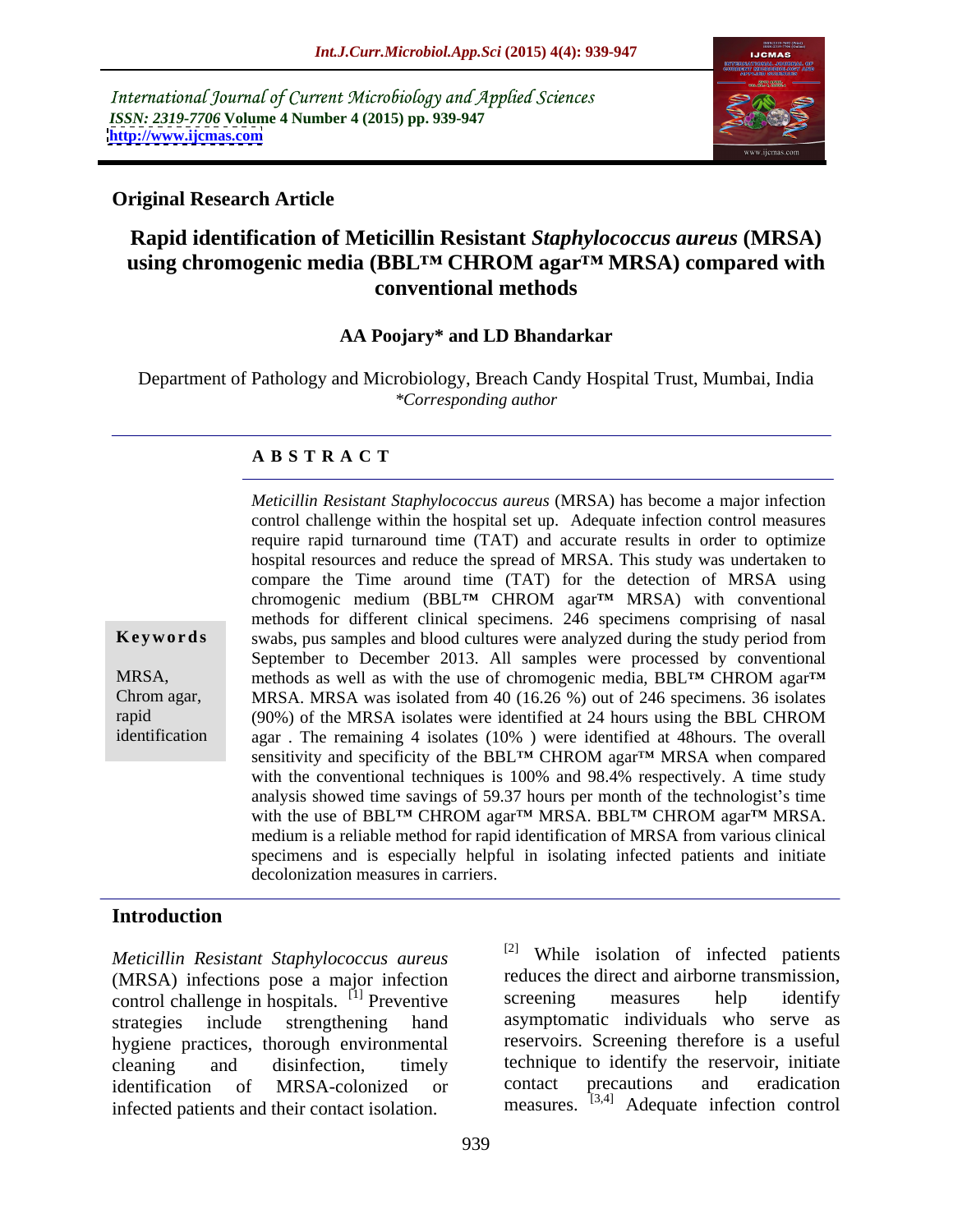determine the utility of a chromogenic agar incubated for 18 to 24 hours in 5% CO<sub>2</sub> at MRSA carriers and infections. The CHROM agar cultures were incubated for

The study was conducted from September to December 2013. A total of 246 specimens report was interpreted at 48 hours. All comprising of 109 nasal swab specimens interpretations done at 48 hours were from patients and healthcare workers , 125 confirmed with a slide coagulase test as per pus specimens (swabs and frank pus the manufacturer's instructions. samples) and 12 positive blood cultures *Staphylococcus aureus* strains isolated were (showing gram positive cocci on smear) further processed for susceptibility testing were processed using conventional methods using cefoxitin (30µg) disc test as per and on chromogenic agar (BBL ™ CHROM Clinical Laboratory Standards Institute agar<sup>TM</sup> MRSA BD Diagnostics, Sparks, MD), hence forth called as BBL CHROM agar. This medium contains 6 mg/l of For nasal specimens, *Staphylococcus aureus* cefoxitin and inhibitory substances and appeared as yellow colored colonies due to MRSA are visualized as mauve colored colonies by the presence of a specific chromogenic substrate (proprietary were then confirmed by Gram stain. A formulation). The medium also contains subculture was done onto blood agar to additional selective agents for the inhibition perform additional testing like catalase and of Gram-negative organisms, yeasts and coagulase tests. At 48 hours, the isolate was

The conventional methods included diffusion method with cefoxitin disc (30 inoculation onto Mannitol Salt agar (MSA) g) as per the Clinical Laboratory Standards (Beckton Dickinson Pvt.Ltd.) for nasal Institute (CLSI) guidelines. The results of swab specimens. Pus specimens and blood the cefoxitin disc screening were available cultures were inoculated onto 5% sheep after another 24 hours. The BBL CHROM blood agar (SBA) in Columbia agar base (Beckton Dickinson Pvt.Ltd.) and Chocolate agar and MacConkeys agar (Beckton Dickinson Pvt.Ltd ). All conventional media colonies. (Fig 1) If there were no mauve were prepared in house and were subjected to strict internal quality control using Oxacillin resistant *S.aureus* (ATCC 43300) and Oxacillin sensitive *S.aureus* (ATCC 29213). The control strains were also From pus specimens, S. aureus was

measures require rapid turnaround time to its use. For blood cultures only smears (TAT) and accurate results in order to which showed gram positive cocci were optimize hospital resources and reduce the inoculated on the BBL CHROM agar. Sheep spread. This study was undertaken to blood agar and Chocolate agar cultures were containing cefoxitin in rapid diagnosis of 35°C, and MacConkeys agar and BBL **Materials and Methods** negative results of the BBL CHROM agar incubated for 18 to 24 hours in 5%  $CO<sub>2</sub>$  at CHROM agar cultures were incubated for 18 to 24 hours in ambient air at 35°C. The negative results of the BBL CHROM agar were incubated further for 24 hours as per the manufacturer's instructions and the final the manufacturer's instructions. Clinical Laboratory Standards Institute (CLSI) guidelines.

other Gram positive cocci. tested for catalase, coagulase then screened fermentation of mannitol on MSA after 24 to 48 hours of incubation. These colonies for resistance using the Kirby Bauer disc after another 24 hours. The BBL CHROM agar was read first after 24 hours of incubation at 35 °C. MRSA were identified on the BBL CHROM agar as mauve colored colored colonies, the plate was further incubated for 24 hours before final interpretation of the result.

inoculated onto the BBL CHROM agar prior identified by Gram stain, catalase and From pus specimens, S.aureus was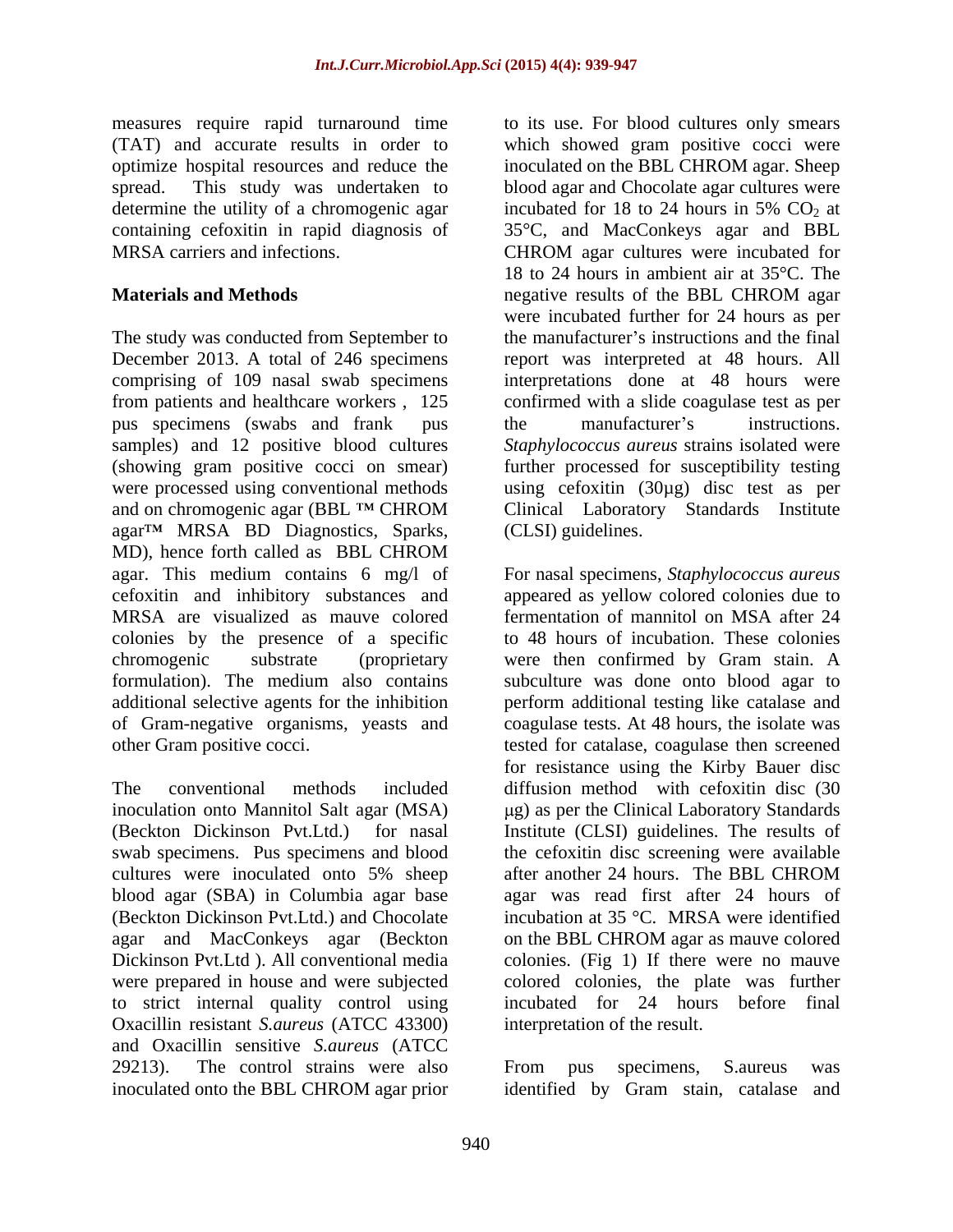coagulase tests. The resistance screen was the Vitek 2 compact. Similarly, positive Those showing gram positive cocci were

specificity, positive predictive value,

and 3 (25%) out of 12 blood culture specimens were MRSA positive . (Fig 2) methods.

The earliest turnaround time (TAT) for The emergence and rapid spread of MRSA MRSA identification with the conventional has posed a formidable infection control methods was 48 hours. 12 (30%) isolates challenge over the last four decades. Their were reported at 48 hours, 15 (37.5%) ability to colonize human subjects within the isolates were reported at 72 hours, 8 (20%) community and the healthcare setting serves isolates after 96 hours and 5 (12.5%) isolates as an important reservoir in the chain of were reported after 120 hours. For nasal transmission. The anterior nares are the specimens and some pus specimens which were mainly polymicrobial in origin, other body sites, such as the perineum, additional subcultures and biochemical testing caused delays in reporting beyond 48 hours and sometimes upto 120 hours. (Fig 3) 36 isolates (90%) of the MRSA isolates were identified at 24 hours using the BBL (10% ) were identified at 48hours. (Fig 3)

A time study analysis to compare the about 5% to 6% and the Healthcare worker

isolation and identification of the MRSA by pediatric wards and the intensive care units.

performed by the Cefoxitin disc method and The processes taken into consideration were blood cultures were stained with Gram stain. SBA (45 secs), catalase test (10 secs), inoculated onto the conventional media (30µg) susceptibility testing (90 secs). This along with the BBL CHROM agar. showed that the time taken for the above **Statistical analysis** method was 5.75 minutes versus 60 seconds Data analysis was done using standard manufacturer's recommendation) with the statistical formulas for sensitivity, BBL CHROM agar method per culture. both methods was assessed for one week. Grams stain (140 secs), subculture onto coagulase test (60secs) and cefoxitin disc supplemental tests by the conventional (slide coagulase to be performed as per

negative predictive value & Kappa value. The overall sensitivity and specificity of the **Results and Discussion** conventional techniques is 100% and 98.4% MRSA was isolated from 40 (16.26 %) out agreement between the two methods as of 246 specimens. 12 (11%) out of 109 nasal assessed by the kappa value ' $\kappa$ ' was 0.957 swabs, 25 (20%) out of 125 pus specimens indicating very good agreement of the BBL CHROM agar when compared with the conventional techniques is 100% and 98.4% respectively. (Table 1)The strength of chromogenic medium with the conventional methods.

> primary site for colonization, followed by axillae, scalp, throat and rectum.  $[1,5,6]$

CHROM agar. The remaining 4 isolates strategies as part of the hospital's infection supplemental workload for MRSA (HCW) carriage rates range from 10% to identification by the two methods was 12%. Therefore, we have adopted the policy undertaken. (Fig 4) of conducting annual nasal surveillance for Technologist's time required for the the operation theaters, maternity wards, A careful assessment of the prevalence of MRSA in the local hospital environment is important to lay down infection prevention strategies as part of the hospital's infection control programme.  $\begin{bmatrix} 7 & 1 \\ 1 & 2 \end{bmatrix}$  In our hospital, the In our hospital, the annual prevalence of MRSA infections is about 5% to 6% and the Healthcare worker MRSA carriers among our staff working in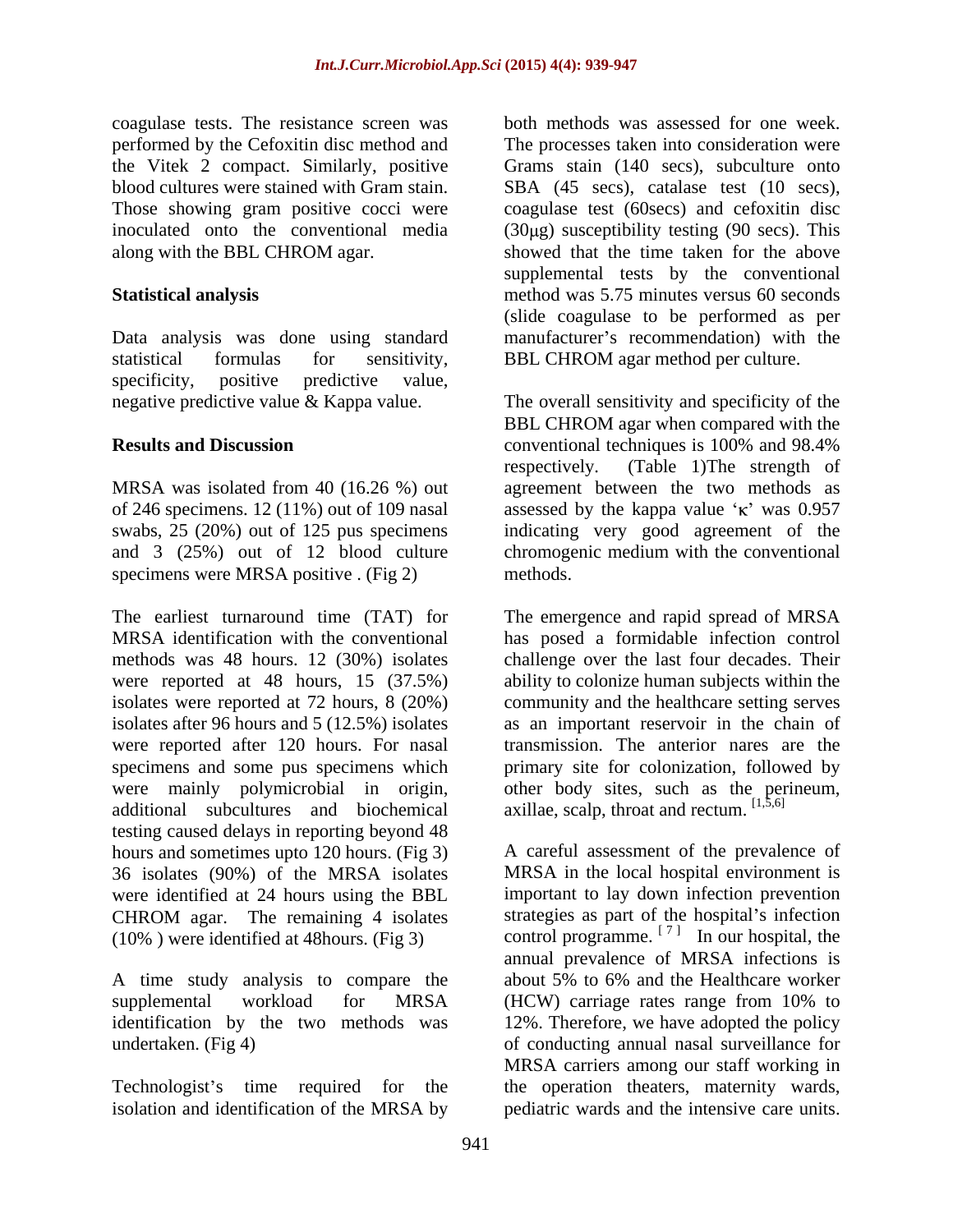The knowledge of baseline trends of MRSA highly sensitive and specific assay for carriage allows targeting and strengthening detecting MRSA from blood cultures. [9,10] infection control measures in target areas. Complication rates in sepsis due to *S.aureus* Active surveillance is also conducted during increase with the duration of bacteremia and outbreaks. On the other hand, passive delay in appropriate therapy causing surveillance from clinical specimens serves as a guide towards complete screening and patients. Decolonization measures include the use of 1% nasal mupirocin ointment

and identified as *Coagulase negative* surveillance specimens as it allowed early institution of contact isolation precautions routine use of BBL CHROM agar for blood infection control measures using rapid MRSA identification techniques found that isolation precautions by  $> 90\%$  in low specificity of the BBL CHROM agar endemic settings and by 20% in high medium was 96% and 99% respectively, at endemic settings. <sup>[8]</sup> 48 hours. When BBL CHROM agar was

interpreted in less than 48 hours after arrival diffusion and *mecA* PCR for direct in the laboratory allowing the clinician to identification of MRSA from nasal BBL CHROM agar in being a simple, rapid ,

increased morbidity and mortality. [11]

eradication of carriers among infected Another important finding, with regards to along with 4% Chlorhexidine baths for five *hemolyticus (*MRSH). MRSH is a common days followed by repeat nasal specimens for nosocomial pathogen in the neonatal three consecutive days to declare the carrier intensive care unit (NICU).  $^{[12]}$  Two blood negative. cultures from the NICU grew *MRSH* which In the present study, the earliest TAT for and became dark pink colored colonies at 48 BBL CHROM agar was 24 hours as hours. (Fig 5) Both these isolates were compared to a minimum of 48 hours with reported as *Meticillin resistant Coagulase* the conventional methods. 36 (90%) *negative Staphylococcus sp (MRCoNS)* at 24 MRSA isolates were recovered at 24 hours hours after performing a gram stain and of incubation. Additionally, two isolates slide coagulase test . In both the cases the which did not show the typical mauve color therapy was modified to cover a methicillin were also recovered at 24 hours. These were resistant *Staphylococcus sp* and patients subjected to gram stain and coagulase test responded favorably. The above observation *Staphylococcus species (CoNS)* and *bacillus* an important role in optimizing therapy species. The short TAT of BBL CHROM towards other *Meticillin resistant Coagulase* agar medium was very useful for *negative Staphylococcus sp (MRCoNS)* in and treatment of carriers. A study conducted cultures showing gram positive cocci on to determine the effectiveness of different microscopy can be used to optimize patient blood cultures observed in this study was the early identification of *Meticillin resistant S.* appeared as pale pink colonies at 24 hours hours. (Fig 5) Both these isolates were suggests that BBL CHROM agar may have towards other *Meticillin resistant Coagulase* certain clinical situations. Therefore the routine use of BBL CHROM agar for blood outcomes.

rapid diagnosis could reduce the need for In this study, the overall sensitivity and endemic settings and by 20% in high medium was 96% and 99% respectively, at The early identification of MRSA from microdilution), Oxacillin screen agar , blood cultures was also useful as it could be PBP2a latex agglutination, cefoxitin disk make important therapeutic decisions. Other specimens, its overall specificity was found studies have also demonstrated the utility of  $\qquad$  to be 99.7%. <sup>[13]</sup> When compared with the specificity of the BBL CHROM agar 48 hours. When BBL CHROM agar was compared with Oxacillin MIC (broth diffusion and *mecA* PCR for direct identification of MRSA from nasal cefoxitin disc diffusion method alone, its the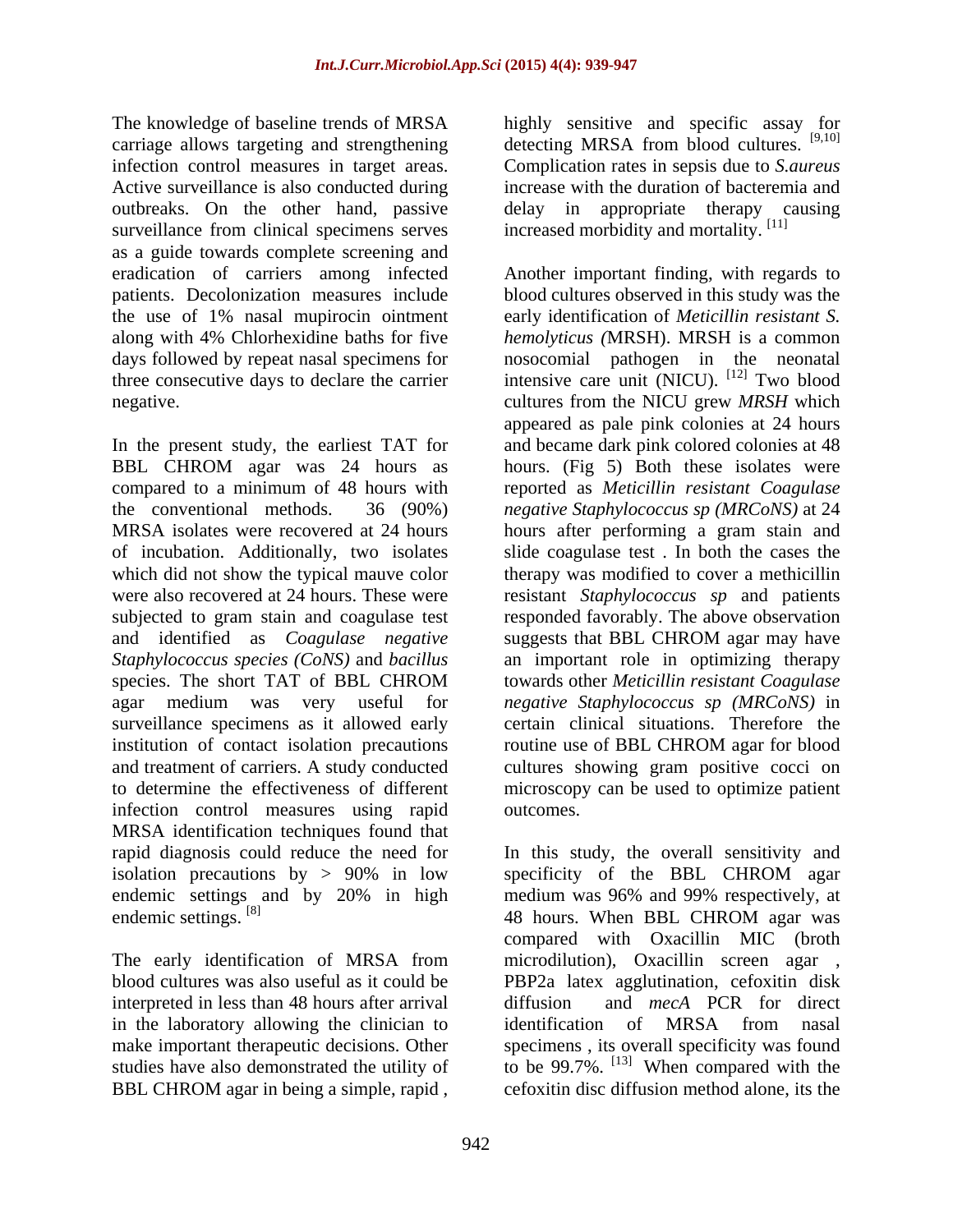sensitivity & specificity was found to be 95.0% and 98.1%.  $^{[13]}$ 

For wound specimens, BBL CHROM agar form of increased staff, space and material showed a sensitivity and specificity of requirements. Therefore, MRSA screening 92.1% and 94.6%  $\cdot$  <sup>[14]</sup> In the present study, methods must be studied with respect to the sensitivity and specificity of CRHOM agar for pus specimens was 100% and 99% time. A significant reduction in the overall respectively. Though the numbers of blood workload in the microbiology laboratory cultures were small in this study, sensitivity was demonstrated with the use of and specificity matched up to two other studies that evaluated the use of BBL cultures.  $[8, 9]$  The growth of Methicillin Sensitive S.aureus (MSSA) on chromogenic MRSA ID agar (bioMe´rieux, Marcy study. [15] This was probably as a result of for direct inoculation of positive blood

with the use of BBL CHROM agar . 59.37 hours per month of the technologist's  $^{[8,16]}$ This study also had three false positive time. mauve colored colonies; *Bacillus species*

(Marcy 1' Etiole, bioMeriuex, France) as Blood agar plate for subculture, gram stain, been isolated from other studies performed test using cefoxitin ) per nasal specimen.with BBL CHROM agar.  $[8,16]$ 

95.0% and 98.1%. [13] due to MRSA has led to an increase in The increase in infection control awareness workload of microbiology laboratories in the form of increased staff, space and material requirements. Therefore, MRSA screening methods must be studied with respect to reduction in workload and the reporting was demonstrated with the use of chromogenic media. [17]

CHROM agar for inoculating positive blood The utility of BBL CHROM agar in l'Etoile, France) with direct blood culture vere gram stain, subculture onto SBA, inoculation has also been observed in one catalase test, coagulase test and the cefoxitin breakthrough due to the large inoculum specimens and the time taken for reporting present in blood cultures. This phenomenon were not taken into consideration. By the was not observed in studies that used BBL conventional methods, supplemental tests CHROM agar for direct inoculation of blood needed to confirm MRSA could be cultures.  $[8, 9]$  Our study also did not accomplished in 5.75 minutes. With BBL experience any breakthrough growth of CHROM agar, supplemental tests needed MSSA when BBL CHROM agar was used one minute taking into consideration the cultures. recommendation. Thus direct specimen False positives due to other organisms like  $\qquad 4.75$  minutes of the technologist's time. *S. epidermidis, S. hominis, S.caprae and* Extrapolated to the 750 specimens processed *Corynebacterium sp.* have been reported by my laboratory this amounts to savings of reducing our workload was also assessed in this study. The processes taken into consideration to signify 'extra workload' screen test. Primary inoculation of the one minute taking into consideration the coagulase test as per the manufacturer's inoculation onto BBL CHROM agar saved 59.37 hours per month of the technologist's time.

*and S.epidermidis* grew at 48 hours from The effectiveness of any screening assay in nasal specimens, but were easily identified reducing the cost depends on its sensitivity, by performing the gram stain and coagulase specificity and turnaround time (TAT) test. required for obtaining the results. [17] The The third false positive isolate from the pus be Rs.118/- per plate as against the swab was also identified by gram stain and conventional screening methods which came further confirmed by VITEK 2 Compact to Rs.75/- (cost of Mannitol salt agar plate, Acinetobacter sp. Acinetobacter has not catalase test , coagulase test and screening cost of BBL CHROM agar was calculated to Blood agar plate for subculture, gram stain,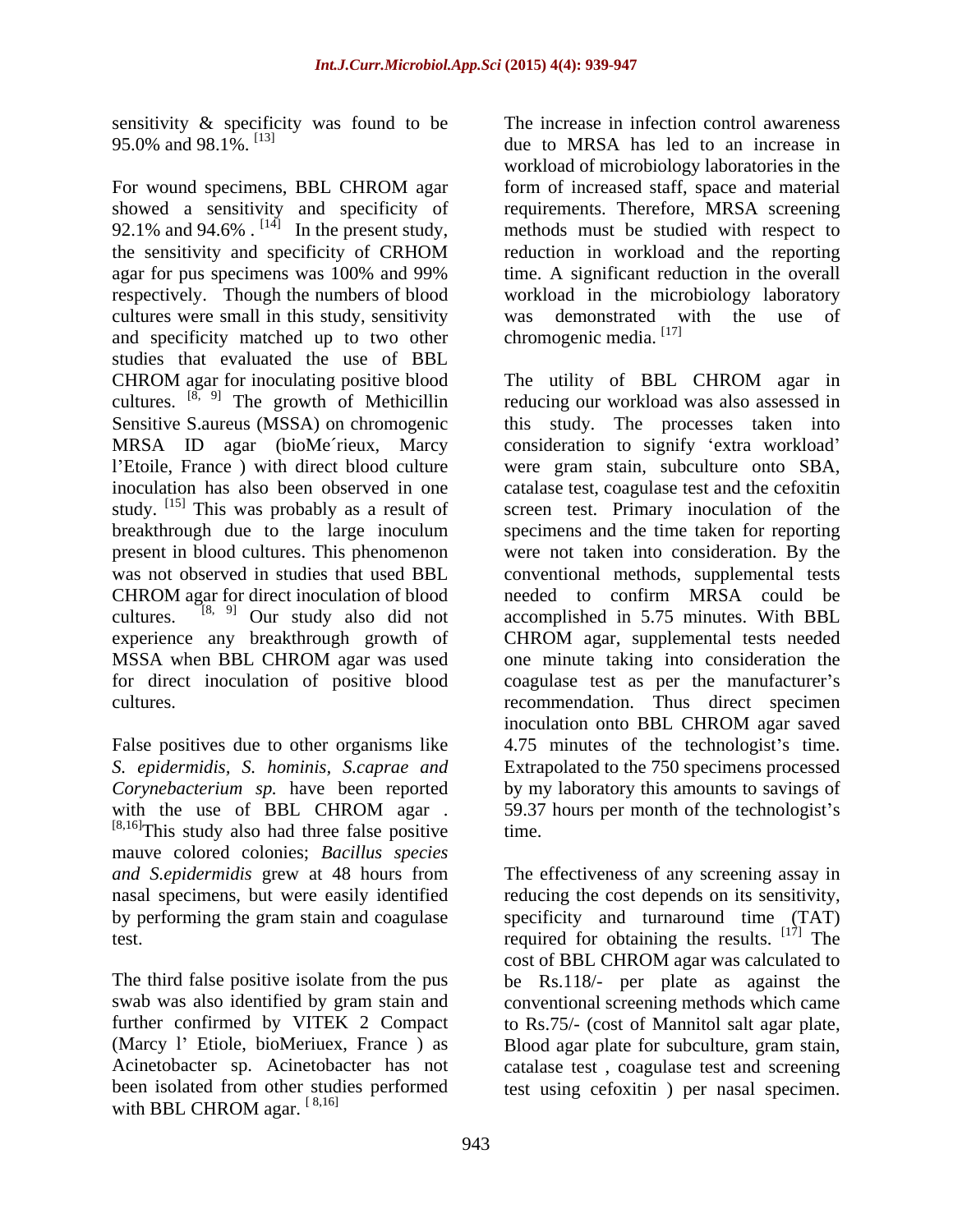### *Int.J.Curr.Microbiol.App.Sci* **(2015) 4(4): 939-947**

| Method                | Conventional (BAP, |          |          | , Mannitol Salt Agar/Cefoxitin |
|-----------------------|--------------------|----------|----------|--------------------------------|
|                       | screen             |          |          |                                |
| <b>BBL CHROM</b> agar |                    | Positive | negative | Total                          |
|                       | Positive           | 40       |          |                                |
|                       | Negative           |          | 203      | 203                            |
|                       | [Fotal]            | 40       | 206      | 246                            |

**Table.1** Comparison of results between conventional media and BBL CHROM agar for all specimens

**Fig.1** BBL CHROM agar showing mauve colored colonies of MRSA



**Fig.2** Distribution of samples in the study

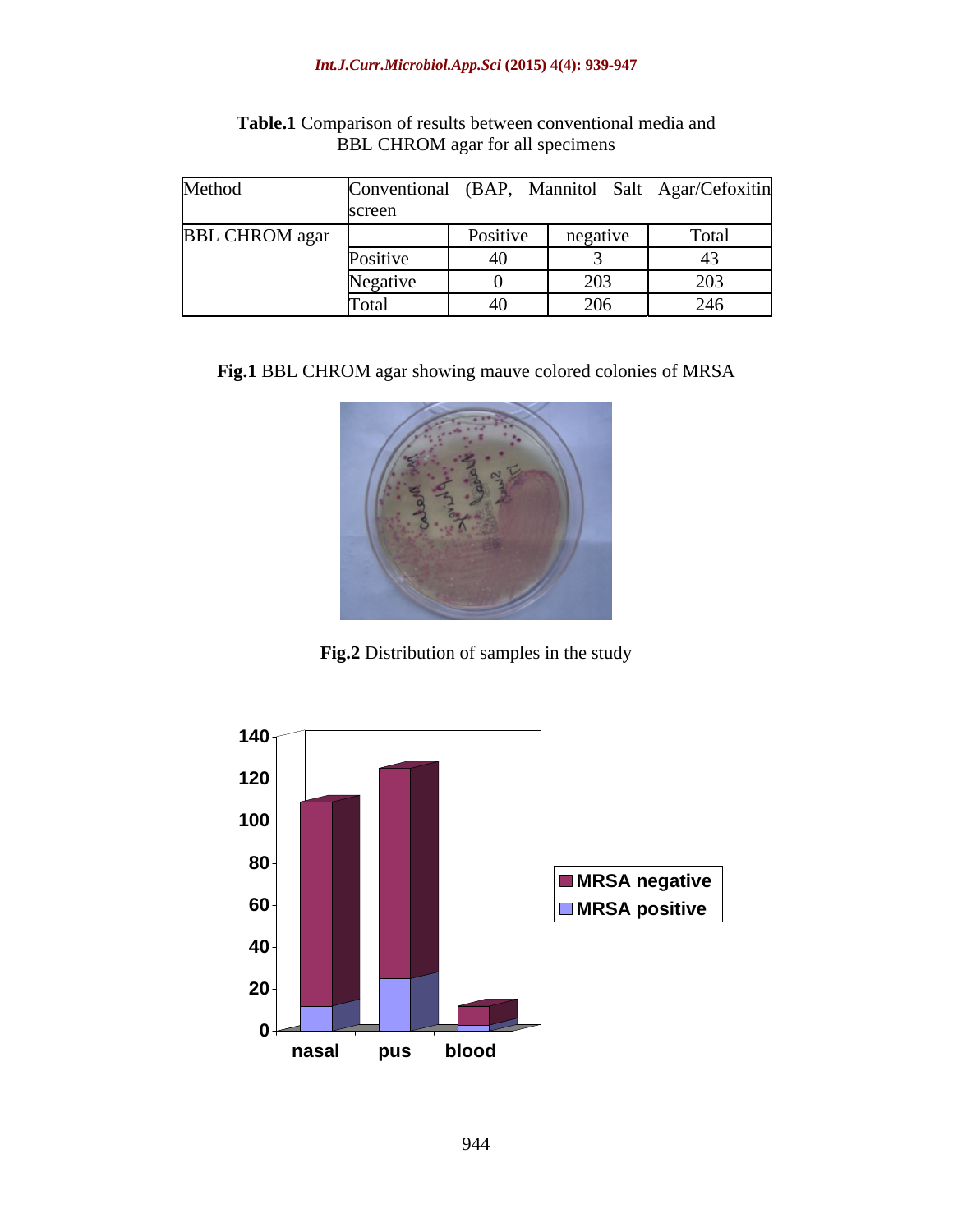



Turn Around Time (TAT) in hours





Despite the increase in the cost per The present study has a few shortcomings. specimen, the time savings of 48 hours with Firstly, the sample size of the study was the use of the chromogenic medium goes a small a larger sample size would be more long way as a cost saving measure in useful in assessing the utility of BBL preventing the control and spread of MRSA CHROM agar. This study compared a outbreaks in the hospital. selective medium which directly identifies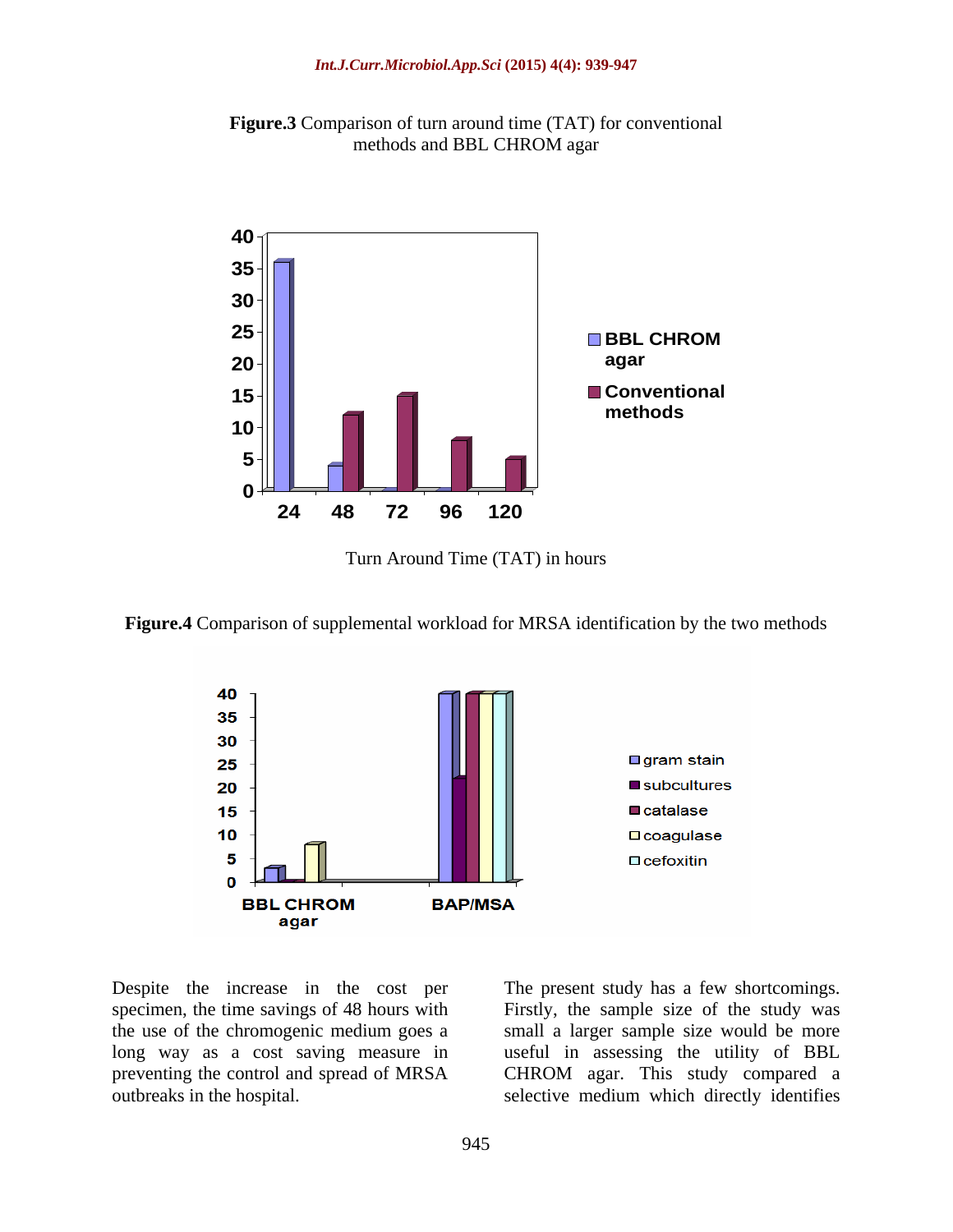MRSA with a conventional non selective  $\overline{a}$  CA Muto, JA Jernigan, BE medium which has no advantage in terms of turnaround time for reporting. Thus there is an obvious selection bias. Though broth enrichment techniques have been Staphylococcus aureus and recommended [18] for surveillance *Enterococcus*. *Infect Control Hosp* specimens, the same was not done in this study as this would increase the turnaround 5) HF Wertheim, DC Melles, MC Vos, W time by almost 18 to 24 hours for both the van Leeuwen, A van Belkum, HA methods. Such prolonged incubation not only leads to delays in reporting but may also reduce the specificity of the media used. <sup>[19]</sup> No confirmatory method like a latex  $2005$ ;  $5(12)$ :  $751-762$ agglutination assay or a molecular assay was used in this study. The conventional method was considered as the gold standard as the other techniques were either not easily available or unsuitable in the present infrastructure of the laboratory settings.  $\qquad \qquad$  7) E. Coia, G.J. Duckworth, D.I.

To conclude, BBL Chrom agar MRSA medium is a reliable method for early specimens. The reduced turnaround time (TAT) for reporting MRSA is especially useful from the infection control point of view to isolate the patient and initiate decolonization measures. The existent staphylococcus aureus

- 
- 2) DJ Diekema, M Climo. Preventing 2006; 103(14): 5620–5625
- Hold Lessons for Methicillin-Resistant
- 4) CA Muto, JA Jernigan , BE Ostrowsky et al. SHEA guideline for preventing nosocomial transmission of multidrug-resistant strains of *Staphylococcus aureus* and *Epidemiol 2003; 24:362 386*
- 5) HF Wertheim, DC Melles, MC Vos,W van Leeuwen , A van Belkum , HA Verbrugh , JL Nouwen . The role of nasal carriage in *Staphylococcus aureus* infections. *Lancet Infect. Dis. 2005; 5(12): 751 762*
- 6) P Nilsson , T Ripa . *Staphylococcus aureus* throat colonization is more frequent than colonization in the anterior nares. *J Clin Microbiol. 2006; 44(9):3334 3339*
- detection of MRSA from various clinical the British Society of Antimicrobial **References** *Hosp Infect 2006;63:S1 S44* 7) E. Coia, G.J. Duckworth, D.I. Edwards, M. Farrington, C. Fry, H. Humphreys, C. Mallaghan, D.R. Tucker, for the Joint Working Party of the British Society of Antimicrobial Chemotherapy, the Hospital Infection Society, and the Infection Control Nurses Association. Guidelines for the control and prevention of meticillinresistant *Staphylococcus aureus (MRSA)* in healthcare facilities. *J*
- 1) H Boucher, L G. Miller, R R Razonable. Serious Infections Caused methicillin-resistant Staphylococcus by Methicillin-Resistant *aureus:* Quantifying the effects of *Staphylococcus aureus. Clin Infect* interventions and rapid diagnostic *Dis.2010; 51(S2): S183–S197* **b** testing. *Proc Natl Acad Sci U S A.* 8) M. C. J. Bootsma , O. Diekmann, and M. J. M. Bonten. Controlling methicillin-resistant *Staphylococcus* testing. *Proc Natl Acad Sci U S A. 2006; 103(14): 5620 5625*
- MRSA infections: finding it is not 9) C. Wendt, N. L. Havill, K. C. Chapin, enough. *JAMA 2008; 299:1190 1192.* J. M. Boyce, R. Dickenson, U. 3) J. C Lucet , B Regnier. Screening and Decolonization: Does Methicillin- Susceptible *Staphylococcus aureus S. aureus*? *Clin. Infect. Dis. 2010;* Resistant *Staphylococcus aureus* in *51(5):585 590* Different Specimens. *J Clin Microbiol.*  Eigner,S. Schu¨tt, A. M. Fahr. Evaluation of a New Selective Medium, BD BBL CHROMagar MRSA II, for Detection of Methicillin- *2010; 48(6) : 2223 2227*